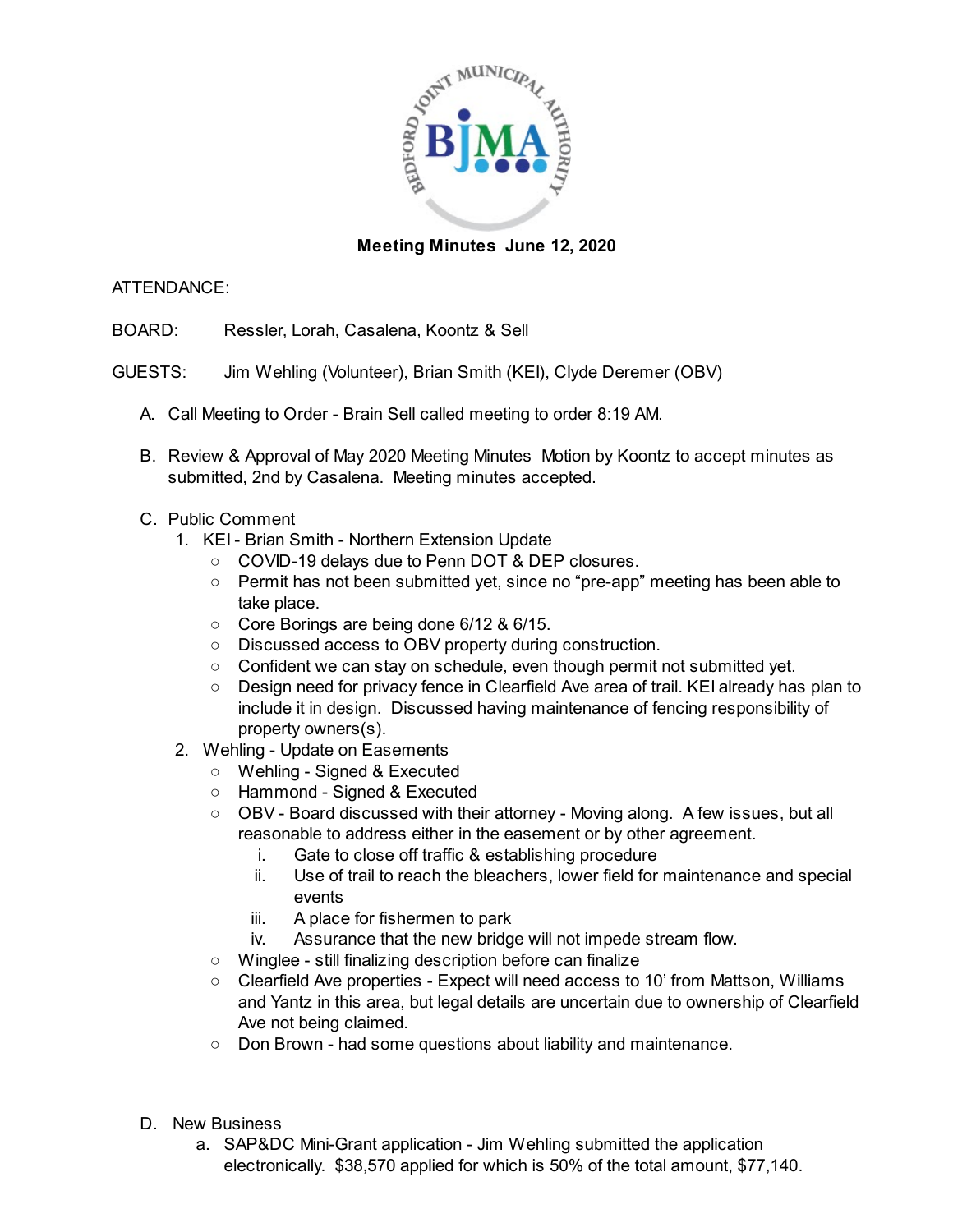- Got support from Bedford County \$15,000 contribution each 2020 & 2021 -April to mail thank you letter to Commissioners. Timing of funding not certain.
- Grant awards expected sometime August, but COVID-19 may cause delays.
- b. Trail Surface Jim talked to Rodney from Bedford Township who is going test area
- c. Bridge Inspections Keller provided pricing to perform bridge inspections. Also requested pricing from Stiffler & McGraw, Royce Coughenour & April will ask Bedford County if can include our bridges in their inspection program.
- E. Old Business
	- a. Boat Launch Hometown received verbal approval from Bedford Township for parking lot on 6/1/20. They are proceeding and hope to bid by end of June. Project still not 100%, but very likely. Royce reported he has not made any progress on the permits due to state not open due to COVID-19 and while now going back to office, they are very far behind. He will continue to seek info to assist with planning.
	- b. Trail Maintenance Connor Clark agreed to maintenance on Springs end;
	- c. Updated signage for kiosks Casalena researching design & print. Will discuss with Mari-Pat and Stel-Tek. \$40 for UV protected/high gloss prints. Casalena will let us know details/pricing.
- F. Reports of Officers
	- Chairman -
	- Vice Chairman -
	- Secretary -
	- Treasurer See attached report. 2 bills for KEI and Bedford Gazette. Koontz will contact CFA 7/1/20 for update on the as yet unpaid grant reimbursements from February and May. Motion by Ressler to accept Treasurer's Report & pay bills. 2nd by Casalena.
	- Secretary-Treasurer -

Meeting adjourned at 9:27 AM.

Next Meeting will be July 10th @ 8:15 AM at Penn Square Center, 127 S. Juliana St., Bedford.